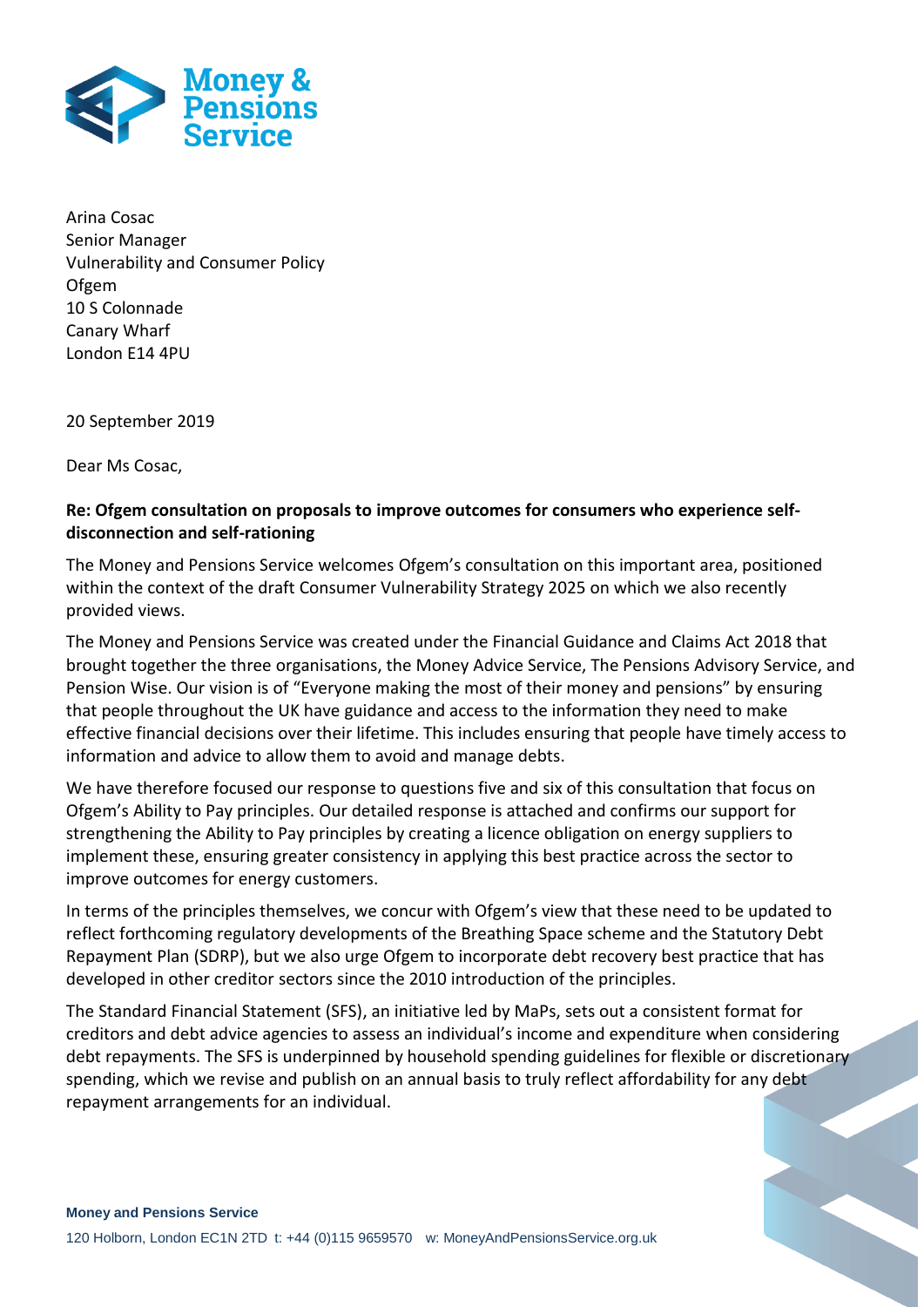

The SFS has been adopted by 90 per cent of the debt advice sector in England and by many creditors, and will become a requirement of the SDRP. We would therefore urge Ofgem to amend the principles to encourage energy suppliers to both recognise and adopt this approach.

Finally, there is growing evidence of the benefit to overindebted customers and creditors of an early customer referral to independent debt advice agencies. We recommend that Ofgem's review of the Ability to Pay principles include a requirement for energy suppliers to have a debt advice referral strategy for all customer contact channels and to demonstrate that this is effective.

Customers that seek holistic debt advice may avoid deeper financial difficulties and have a better chance of ensuring that repayment arrangements for debts are affordable and sustainable. Ofgem's consultation document sets out several examples of unsustainable repayment arrangements that have failed and caused considerable hardship and distress to customers and their families, and independent debt advice will avoid this.

We also set out in our detailed response how access to debt advice for customers ensures secures better recovery rates for creditors so that the suppliers, as well as their customers, would benefit from including this in the revised principles.

We set out further detail on these points in the attached but trust that you will not hesitate to contact us should you require any further clarification.

Yours sincerely

#### **Valentine Mulholland**

Senior Policy and Propositions Manager Money and Pensions Service [Valentine.Mulholland@MaPS.org.uk](mailto:Valentine.Mulholland@MaPS.org.uk)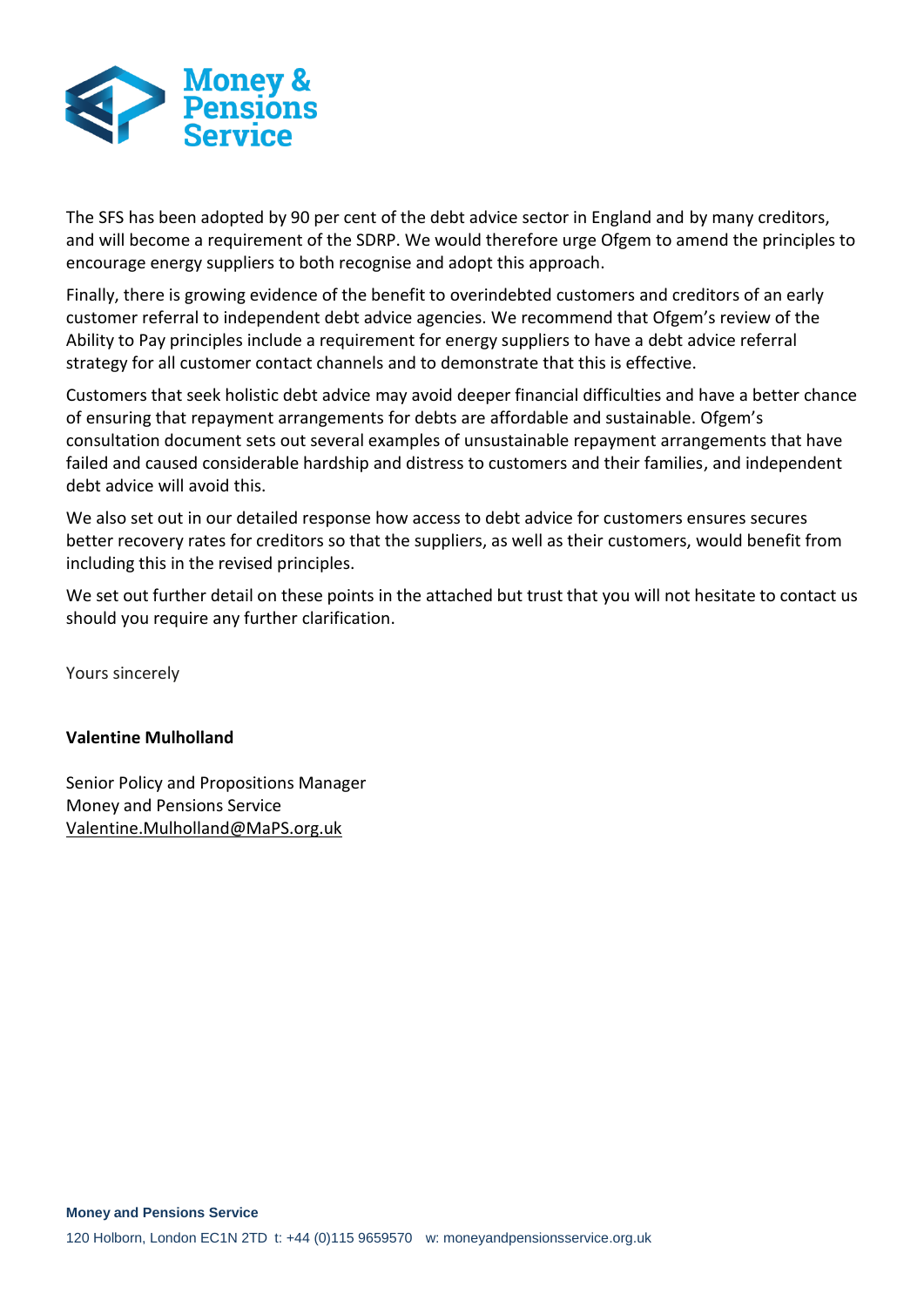

# **Response from the Money and Pensions Service**

### **Question 5: Do you agree with our proposal to incorporate the Ability to Pay principles in the supply licence?**

The serious impact of self-disconnection or financial difficulties in relation to gas and electricity supply are clearly well understood by Ofgem as set out in this consultation, with evidence of significant impact on physical and mental health for both children and adults. It is therefore critical to ensure that suppliers take all possible steps to support consumers to avoid such consequences. The Ability to Pay principles, updated as we suggest in response to the next question, are an important steer to best practice in a sector that provides an essential universal service to all households, including those in the greatest financial difficulty.

Encapsulating these principles in supply licences as a licence condition would elevate their importance within all energy suppliers' businesses and create greater consistency of approach across all suppliers, including those who are new to this relatively dynamic sector. It would drive a greater focus on these principles from early identification of customers who are struggling to setting up sustainable repayment arrangements that are clearly communicated to consumers, regularly monitored and reviewed. Importantly, it would form a greater part of Ofgem's compliance framework to identify where firms are not delivering to the principles and need to improve processes and approaches.

In addition, in order to ensure meaningful compliance that improves outcomes for consumers, clarity is needed over the accountability and responsibility for ensuring compliance when a supplier subcontracts out their debt recovery activity or sells on the debt altogether. Arguably the crisis end of the debt recovery process, it is important that the best practice identified in the principles are also able to influence this activity.

## **Question 6: Do you agree with our proposal to update the Ability to Pay principles to reflect changes in supplier debt recovery practices? Are there other changes that we should implement?**

We welcome the recognition of the opportunity for better consumer outcomes through the delivery of the Breathing Space scheme and Statutory Debt Repayment Plan (SDRP) policies by HM Treasury. However, since the development of the Ability to Pay principles in 2010, there have also been a number of other significant developments in creditor good practice in other sectors that we believe should also be reflected in revised principles.

MaPS works across the sector with debt advice agencies and creditors to improve creditor practice to secure better outcomes for both them and their customers. As the Money Advice Service, one of our most important work with representatives from the debt advice and creditor sectors was the development of a common and best format for a Standard Financial Statement (SFS)<sup>1</sup>. This tool to support debt advice and creditor practice achieves greater consistency and a smoother transition through the process for consumers, advisers and creditors by creating a universal income and expenditure statement, together with a single set of spending guidelines that are annually updated to

 $\overline{a}$ 

<sup>1</sup> <https://sfs.moneyadviceservice.org.uk/en/what-is-the-standard-financial-statement/public-organisations>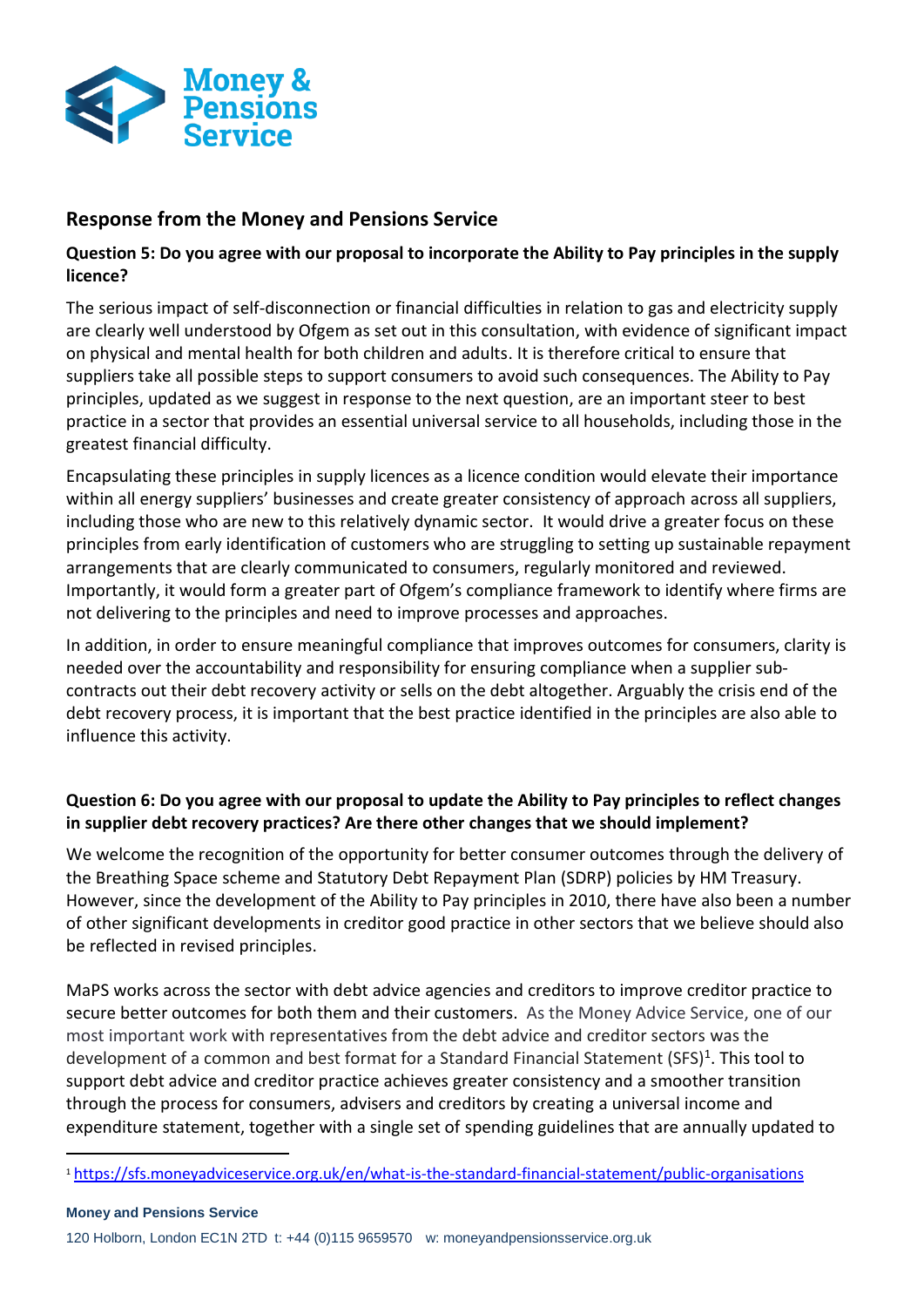

reflect changes in the cost of living. It summarises a person's income and outgoings, along with any debts they owe, and provides a single format for financial statements, allowing the debt advice sector and creditors to work together to achieve the right outcomes for people struggling with their finances. Of particular interest for this consultation, debt advisers using the SFS will prioritise energy debts for repayment ahead of other 'non-priority' debts.

Importantly, use of the SFS will be required for compliance with the SDRP, so that it is critical that the review of the Ability to Pay principles in anticipation of the SDRP should encourage energy suppliers to adopt the SFS both in their own assessments of affordable repayment arrangements, and in considering assessments undertaken by debt advice agencies. The SFS has been adopted by more than 90% of the debt advice sector in England but in addition, approximately 600 of the 1500 members are creditor organisations who have signed up to recognise and use this as sector leading best practice in their own debt processes. Disappointingly, in the energy supply sector, only British Gas and Octopus Energy have currently signed up, significantly fewer companies than in other sectors such as water supply.

The SFS is highlighted as part of our wider recommendations in the strategic creditor toolkit that we launched in July 2017: 'Working Collaboratively with Debt Advice Agencies'<sup>2</sup>. Another key element of good practice from this toolkit that should be included in revised Ability to Pay principles for energy suppliers relates to independent debt advice. It is critical for creditors to refer their customers in debt to independent 'free to client' debt advice at the earliest appropriate opportunity, and to develop smooth and customer centric referral pathways to maximise the likelihood of take up by consumers. Debt advice is critical to ensure that a customer's debt repayment arrangements are realistic and affordable, taking into account their wider outgoings, commitments and other debts. Arrangements that do not take a wider view will often fail if consumers do not fully understand the extent of their debts, are under pressure from other creditors or underestimate day to day spend.

Our 2018 evaluation of 'The Economic Impact of Debt Advice' <sup>3</sup> provides significant evidence that aside from the positive impact on individuals, and particularly on improving mental health and addressing financial distress, there is a significant benefit for creditors who refer customers to debt advice. This is a result of improving the recovery rate on problem debt and reducing the costs to creditors in pursuing debtors, estimated in our report as a net benefit of over £135-237 million annually.

Similar findings were also reported in the National Audit Office's recent report into 'Tackling Problem Debt'<sup>4</sup> in September 2018, which recognised utility debts as a growing problem and that "*Evidence shows that good debt collection practice both benefits individuals and boosts collection rates. Common best practice principles include timely assessments of vulnerabilities, affordable repayment plans, and signposting or referring people to debt advice. Research in 2014 estimated that tailored debt advice, support and affordable repayments saved creditors £82 million in a year from 110,000 over-indebted clients, an average saving of £750 per person*."

 $\overline{a}$ 

<sup>2</sup> <https://www.moneyadviceservice.org.uk/en/corporate/influencing-creditor-support>

<sup>3</sup> <https://www.moneyadviceservice.org.uk/en/corporate/economicimpactdebtadvice>

<sup>4</sup> <https://www.nao.org.uk/wp-content/uploads/2018/09/Tackling-problem-debt-Summary.pdf>